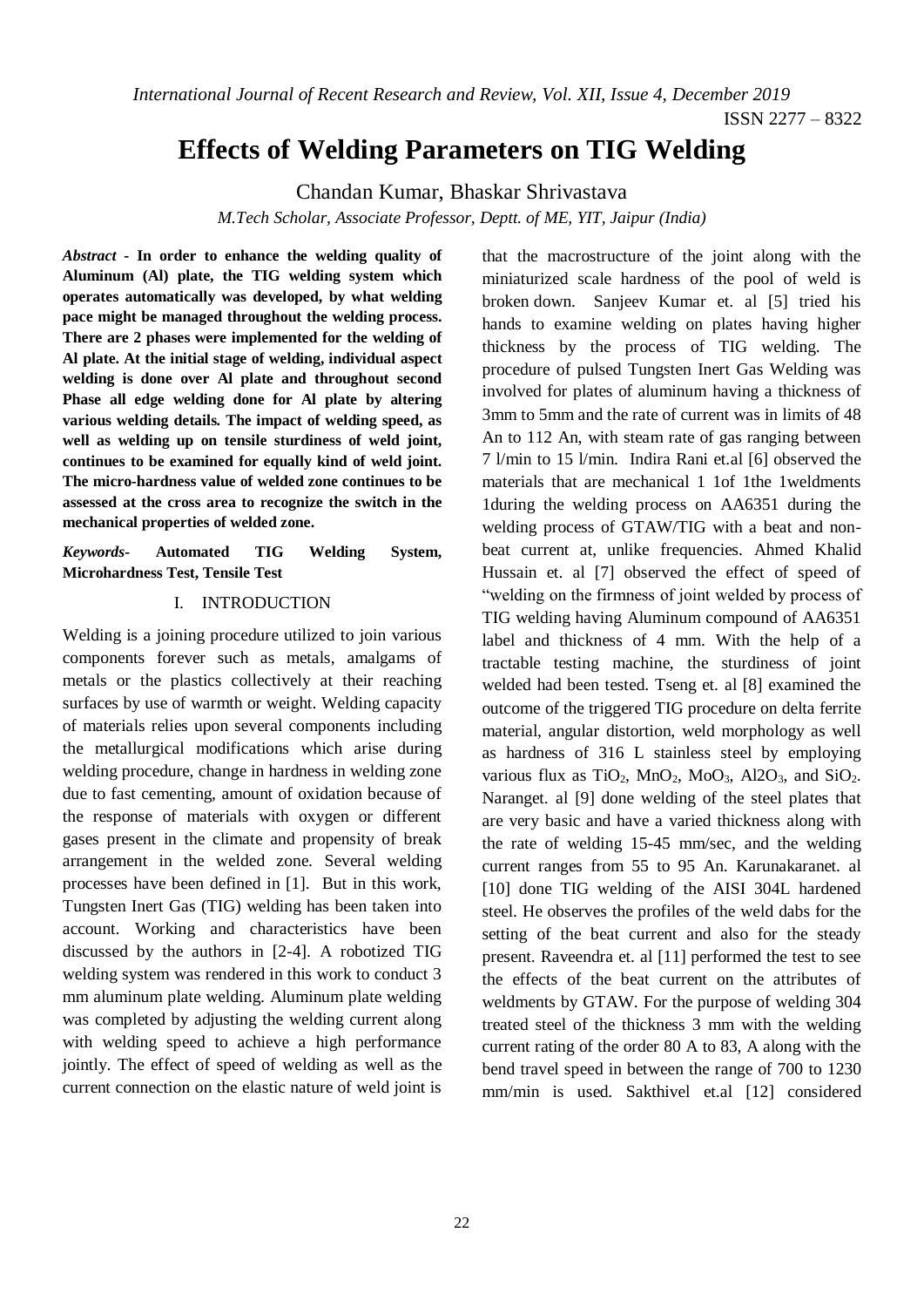"killjoy crack conduct of 3 mm thick 316L austenitic tempered steel weld joints created by single-pass enacted TIG and multi-pass ordinary TIG welding forms. Welding was finished by utilizing the current in the scope of 160-280 An, and welding rate of 80-120 mm/min. Norman et. Al [13] had research on the structures that are in micros of autogenous TIG-welded composite of aluminum, magnesium, copper, and manganese in order to find out the wide scope under various conditions of the welding. Song et. al [14] joins the unique metal AISI 321 along with 2A06 aluminum compound which is being treated with the steel having a thickness of around 3mm with the use of the technique of TIG welding encompasses various materials of filing. Wang et. al [15] take into consideration the various impacts of the parameters of procedure of the TIG welding of the bend on the structure in the size of micros, the property of being converted into the sheets along with the breakage of the joints welded with the super combination of nickel base. As a result of the experiment, the heat data increases with rising welding current along with lowering of welding rate. Kumar and Sundarrajan [16] experimented with TIG welding of AA5456 aluminum having dimension 2.14 mm with the current of welding ranges from 40 A to 90 A along with the velocity of welding of between 210 mm/min to 230mm/min. Akbar Mousavi et.al [17] investigated the impact of geometry designs on the remaining pressure circulations in TIG weld from procrastinated data as well as compare with and data acquired by X-Ray diffraction technique. Ahmet Turgut et.al [18] observed various effects of the hydrogen as the gas for protecting in argon in the process of TIG welding of hardened steel valuing 316L.

## II. EXPERIMENTAL WORK AND METHODOLOGY

## *A) Development of an automated TIG welding system*

In-house mechanized welding arrangements have been established for legitimate welding, together with the control of the welding parameters for the most part on the speed of the welding.The computerized welding arrangement along with the principle segments has shown in fig.1. The arrangement of the welding mainly

consists of speed control unit (movable tractor), Rail tracks, TIG welding torch, TIG welding machine, Gas cylinder, Work holding table.



Fig.1. TIG Arrangement

## *B) Experimental Procedure*

Experimentation was carried out in two phases for this work. With variant current ratings and the speed of the welding, the butt welding of the plate of the aluminium having thickness around 2.5mm is done at one side in the first phase while in the second phase butt welding of the plate is performed on both the sides in the same way at different current rating and the different speed of the welding. For the purpose of the present study workpiece of the business aluminium plate having a thickness of the order of 3mm is chosen. With the help of the band-saw this plate is cut into the plate having dimensions 120mm x 50 mm and after that for smoothing the surface which is to be joined pounding is performed. Subsequently, with the usage of the emery paper, the surface is cleaned to remove the irrelevant material attached from the outside. In the test TIG welding with the Alternate Current (AC) is utilized because it packs the warmth in the region of the welding. For the purpose of analysis, Zirconium tungsten anodes with a distance across 3.4 mm were taken as cathode. Table I represents the welding parameters used for the primary period of the analysis. Before playing out the real analyze various preliminary tests have to be conducted so as to get the suitable parameter to go where welding could be possible and no visual imperfections such as undermining as well as porosity happened.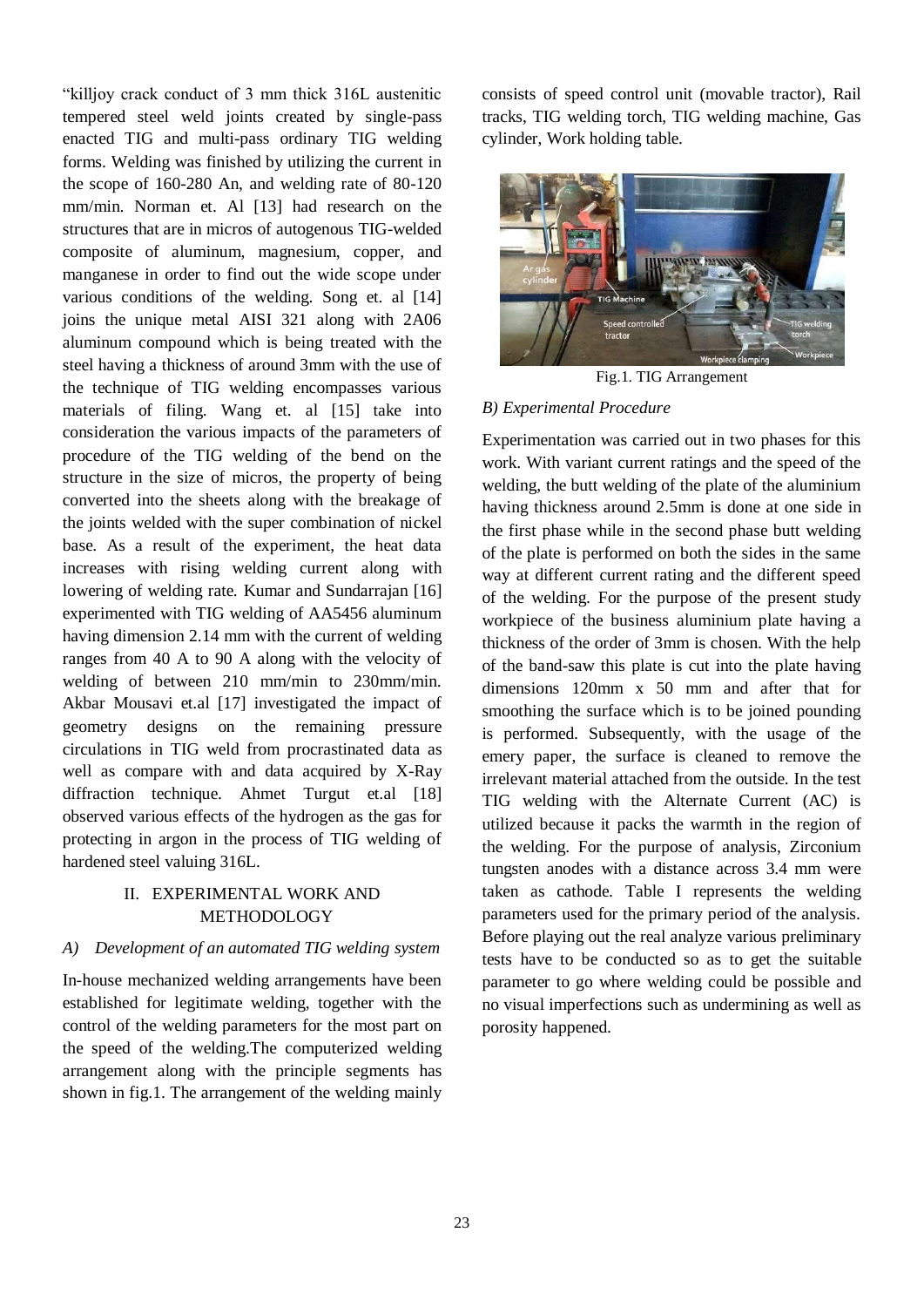Table I Various Parameters for Experiments during Welding

| Welding<br>current |     | Voltage   Dimension                            | Speed             |
|--------------------|-----|------------------------------------------------|-------------------|
| $(100-140)$ A      | 55v | $125 \text{mm} \times$<br>$55$ mm $\times$ 3mm | $(3.5-4)$<br>mm/s |

### III. RESULT ANALYSIS

Welding width was estimated for each of an epitome as well as the normal welding width was determined as shown in table II. At that point, the usual profit of the welding width plotted against related welding current for various welding speeds which are visualized in Fig. 2. It is found from the plot that the increase in the welding width is linear with the welding current.

Table II Weld Width

| Sample<br>No. | Reading 1<br>(mm) | Reading 2<br>(mm) | Reading 3<br>(mm) | Average<br>width<br>(mm) |
|---------------|-------------------|-------------------|-------------------|--------------------------|
| 1)            | 5.44              | 4.86              | 4.54              | 4.94                     |
| 2)            | 7.36              | 6.85              | 7.24              | 7.15                     |
| 3)            | 8.92              | 7.58              | 7.2               | 7.90                     |
| 4)            | 7.22              | 7.84              | 7.82              | 7.626                    |
| 5)            | 10.92             | 10.4              | 10.09             | 10.47                    |
| 6)            | 5.03              | 5.12              | 4.98              | 5.042                    |
| 7)            | 5.5               | 5.88              | 5.99              | 5.79                     |
| 8)            | 8.58              | 8.06              | 7.84              | 8.16                     |
| 9)            | 9.28              | 8.07              | 8.25              | 8.54                     |
| 10)           | 9.11              | 10.08             | 8.58              | 9.256"                   |



Fig 2. Welding width of a sample with different welding speed and different welding current condition

It is observed from the fig. 3 that the elasticity of the joint welded is much lower when the welding of the joint has been done with the speed of welding 4 mm/s in comparison to that of with the speed of around 3.5 mm/s at the existing setting of 120 amperes.



Fig.3. Tensile Strength of welded joint against applied current for welding speed of 4mm/sec.

#### IV. CONCLUSIONS

The below mention points are concluded from the welding of Aluminium plate by tungsten inert gas welding:

- (a) There is a possibility that the welding of analuminium plate is uniform with the usage of the automated welding equipment.
- (b) Various constraintslikewelding speed, welding current &many more decide the tensile strength of joint welded.
- (c) The weld strength increases if the current increases during the process of welding.
- (d) With the change of weld centre the solidity of the weld variants because of variations of microstructure
- (e) As the welding strength is more with the high intensity of the current, hence at the low welding speed, welding strength is high